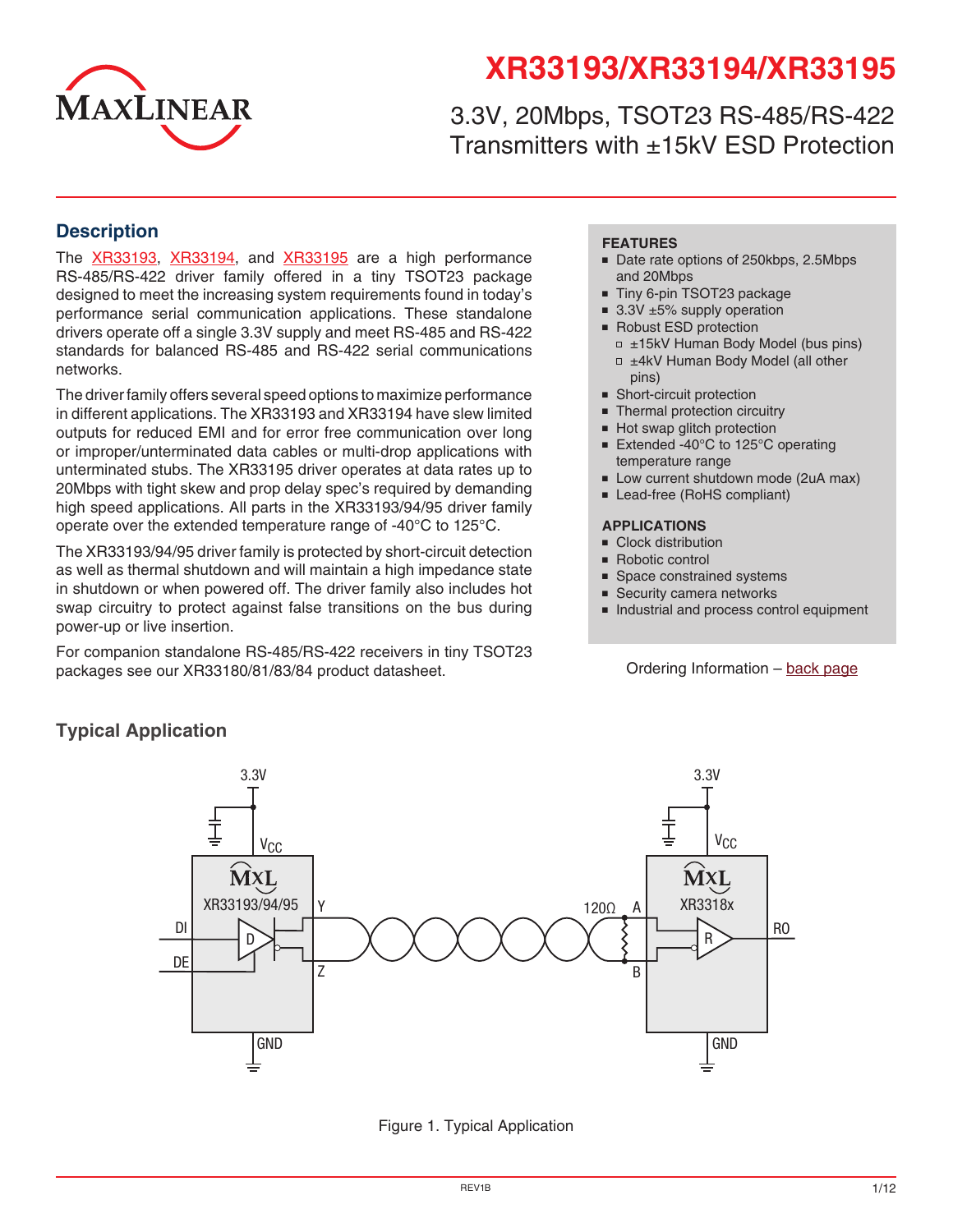# **Absolute Maximum Ratings**

Stresses beyond the limits listed below may cause permanent damage to the device. Exposure to any Absolute Maximum Rating condition for extended periods may affect device reliability and lifetime.

| Transient voltage pulse through $100\Omega$ , Figure 7 $\pm 100V$ |  |
|-------------------------------------------------------------------|--|

# **Operating Conditions**

| Operating temperature range  -40°C to 125°C |  |
|---------------------------------------------|--|
|                                             |  |
|                                             |  |
| Lead temperature (soldering, 10s)  300°C    |  |

# Thermal Information

#### ESD Ratings

| HBM - Human Body Model (Y and Z pins)  ±15kV |  |
|----------------------------------------------|--|
| HBM - Human Body Model (all other pins) ±4kV |  |

### **Electrical Characteristics**

Specifications are at  $T_A = 25^{\circ}$ C, V<sub>CC</sub> = 3.3V  $\pm$  5% unless otherwise noted. Typical values represent the most likely parametric norm at  $T_A = 25^{\circ}$ C, and are provided for reference purposes only.

| Symbol                 | Parameter                                                    | Conditions                                                                                            | Min   | Typ        | <b>Max</b> | <b>Units</b> |
|------------------------|--------------------------------------------------------------|-------------------------------------------------------------------------------------------------------|-------|------------|------------|--------------|
| Supply                 |                                                              |                                                                                                       |       |            |            |              |
| $V_{CC}$               | Supply voltage range                                         |                                                                                                       | 3.135 |            | 3.465      | $\vee$       |
| $_{\rm lcc}$           | Supply current                                               | No load ( $DE = V_{CC}$ , $DI = 0V$ )                                                                 |       | 0.18       | 0.375      | mA           |
| <b>I</b> SNDN          | Supply current in shutdown mode                              | No load ( $DE = 0V$ )                                                                                 |       | 0.5        | 2          | μA           |
| Logic Inputs/Outputs   |                                                              |                                                                                                       |       |            |            |              |
| V <sub>IH</sub>        | Logic high input thresholds                                  | DI and DE                                                                                             | 2     |            |            | V            |
| $V_{IL}$               | Logic high input thresholds                                  | DI and DE                                                                                             |       |            | 0.8        | V            |
| $I_{IN}$               | Input current                                                | DI and DE                                                                                             | $-2$  |            | 2          | μA           |
|                        | <b>Driver DC Characteristics</b>                             |                                                                                                       |       |            |            |              |
|                        | Differential driver voltage                                  | No load                                                                                               | 3     |            |            | V            |
| $V_{OD}$               |                                                              | $R_1 = 100 \Omega$ (RS-422), Figure 4                                                                 | 2     |            |            | V            |
|                        |                                                              | $R_L$ = 54 $\Omega$ (RS-485), Figure 4                                                                | 1.5   |            |            | $\vee$       |
|                        |                                                              | $-7V \leq V_{CM} \leq 12V$ , Figure 5                                                                 | 1.5   |            |            | V            |
| $\Delta V_{OD}$        | Change in magnitude of differential<br>driver output voltage | $R_1 = 54\Omega$ (RS-485) or 100 $\Omega$ (RS-422),<br>$DE = V_{CC}$ , Figure 4                       |       |            | $\pm 0.2$  | $\vee$       |
| V <sub>CM</sub>        | Driver common-mode output voltage<br>(steady state)          | $R_1 = 54\Omega$ (RS-485) or 100 $\Omega$ (RS-422),<br>$DE = V_{CC}$ , $DI = V_{CC}$ or GND, Figure 4 | $-1$  | $V_{CC}/2$ | 3          | $\vee$       |
| $\Delta V_{\text{CM}}$ | Change in magnitude of driver common-<br>mode output voltage | $R_L$ = 54 $\Omega$ (RS-485) or 100 $\Omega$ (RS-422)                                                 |       |            | 0.2        | V            |
| $V_{OL}$               | Output leakage                                               | Y and Z, $V_{OUT} = 12V$ , DE = 0V,<br>$V_{CC} = 3.3V$ or GND                                         | $-20$ |            | 20         | μA           |
|                        |                                                              | Y and Z, $V_{\text{OUT}} = -7V$ , DE = 0V,<br>$V_{CC}$ = 3.3V or GND                                  | $-20$ |            | 20         | μA           |
| $I_{\text{OSD}}$       | Driver short-circuit output current                          | $-7V \leq V_{\text{OUT}} \leq 12V$ , Figure 6                                                         |       |            | ±250       | mA           |

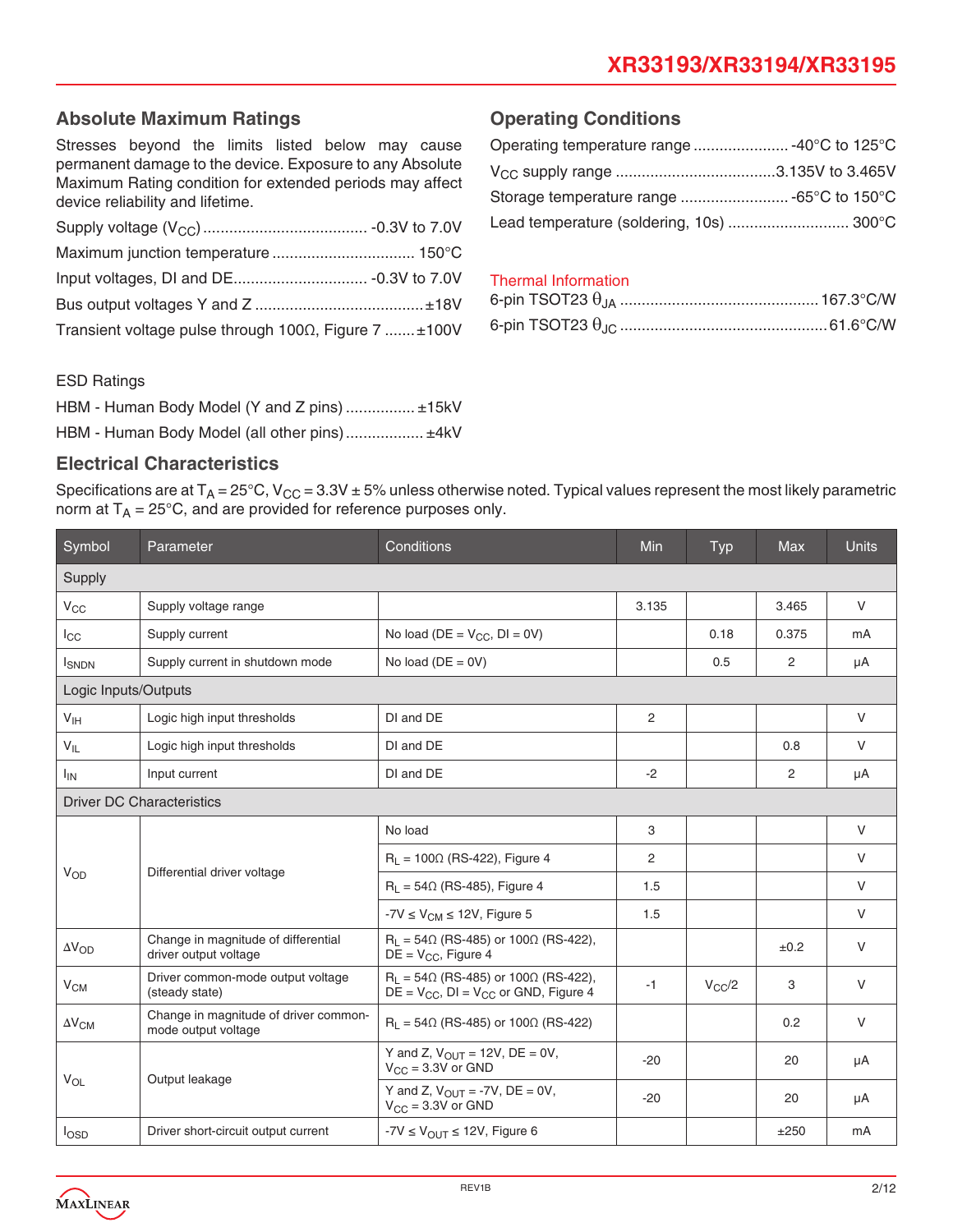# **Electrical Characteristics (Continued)**

Specifications are at T<sub>A</sub> = 25°C, V<sub>CC</sub> = 3.3V ± 5% unless otherwise noted. Typical values represent the most likely parametric norm at  $T_A = 25^{\circ}$ C, and are provided for reference purposes only.

| Symbol             | Conditions<br><b>Parameter</b>                                         |                                                                                       |     | Typ | Max  | <b>Units</b> |
|--------------------|------------------------------------------------------------------------|---------------------------------------------------------------------------------------|-----|-----|------|--------------|
|                    | <b>Thermal Characteristics</b>                                         |                                                                                       |     |     |      |              |
| $T_{TS}$           | Thermal shutdown temperature                                           |                                                                                       |     | 165 |      | $^{\circ}C$  |
| $T$ <sub>TSH</sub> | Thermal shutdown hysteresis                                            |                                                                                       |     | 40  |      | $^{\circ}C$  |
|                    | Driver AC Characteristics XR33193 (250kbps)                            |                                                                                       |     |     |      |              |
| <sup>t</sup> DPLH  | Driver propagation delay (low to high)                                 |                                                                                       | 400 |     | 1300 | ns           |
| <sup>t</sup> DPHL  | Driver propagation delay (high to low)                                 | $C_L = 50pF$ , $R_L = 54\Omega$ , Figure 8                                            | 400 |     | 1300 | ns           |
| t <sub>SKEW</sub>  | Driver propagation delay skew, It <sub>DPLH</sub> -t <sub>DPHL</sub> I |                                                                                       |     |     | 400  | ns           |
| $t_R$ , $t_F$      | Differential output rise or fall time                                  | $C_L = 50pF$ , $R_L = 54\Omega$ , Figure 8                                            | 400 |     | 1200 | ns           |
|                    | Device to device propagation delay<br>matching <sup>(1)</sup>          | Same power supply, maximum temperature<br>difference between devices = $30^{\circ}$ C |     |     | 900  | ns           |
|                    | Maximum data rate                                                      | $C_L$ = 50pF, $R_L$ = 54 $\Omega$ , duty cycle 40 to 60%                              | 250 |     |      | kbps         |
| t <sub>DZH</sub>   | Driver enable to output high                                           |                                                                                       |     |     | 2000 | ns           |
| t <sub>DZL</sub>   | Driver enable to output low                                            | $C_L = 100pF$ , $R_L = 500\Omega$ , Figure 9                                          |     |     | 2000 | ns           |
| t <sub>DHZ</sub>   | Driver disable from output high                                        |                                                                                       |     |     | 1000 | ns           |
| t <sub>DLZ</sub>   | Driver disable from output low                                         |                                                                                       |     |     | 1000 | ns           |
|                    | Driver AC Characteristics XR33194 (2.5Mbps)                            |                                                                                       |     |     |      |              |
| t <sub>DPLH</sub>  | Driver propagation delay (low to high)                                 |                                                                                       | 24  |     | 70   | ns           |
| t <sub>DPHL</sub>  | Driver propagation delay (high to low)                                 | $C_1 = 50pF$ , R <sub>1</sub> = 54 $\Omega$ , Figure 8                                | 24  |     | 70   | ns           |
| t <sub>SKEW</sub>  | Driver propagation delay skew, $ t_{\text{DPI H}}-t_{\text{DPH}} $     |                                                                                       |     |     | 40   | ns           |
| $t_R$ , $t_F$      | Differential output rise or fall time                                  | $C_L = 50pF$ , $R_L = 54\Omega$ , Figure 8                                            | 10  |     | 70   | ns           |
|                    | Device to device propagation delay<br>matching <sup>(1)</sup>          | Same power supply, maximum temperature<br>difference between devices = $30^{\circ}$ C |     |     | 46   | ns           |
|                    | Maximum data rate                                                      | $C_L$ = 50pF, $R_L$ = 54 $\Omega$ , duty cycle 40 to 60%                              | 2.5 |     |      | <b>Mbps</b>  |
| t <sub>DZH</sub>   | Driver enable to output high                                           |                                                                                       |     |     | 400  | ns           |
| t <sub>DZL</sub>   | Driver enable to output low                                            | $C_L = 100pF$ , $R_L = 500\Omega$ , Figure 9                                          |     |     | 400  | ns           |
| t <sub>DHZ</sub>   | Driver disable from output high                                        |                                                                                       |     |     | 100  | ns           |
| t <sub>DLZ</sub>   | Driver disable from output low                                         |                                                                                       |     |     | 100  | ns           |

**NOTE:**

1. Guaranteed by design; not production tested.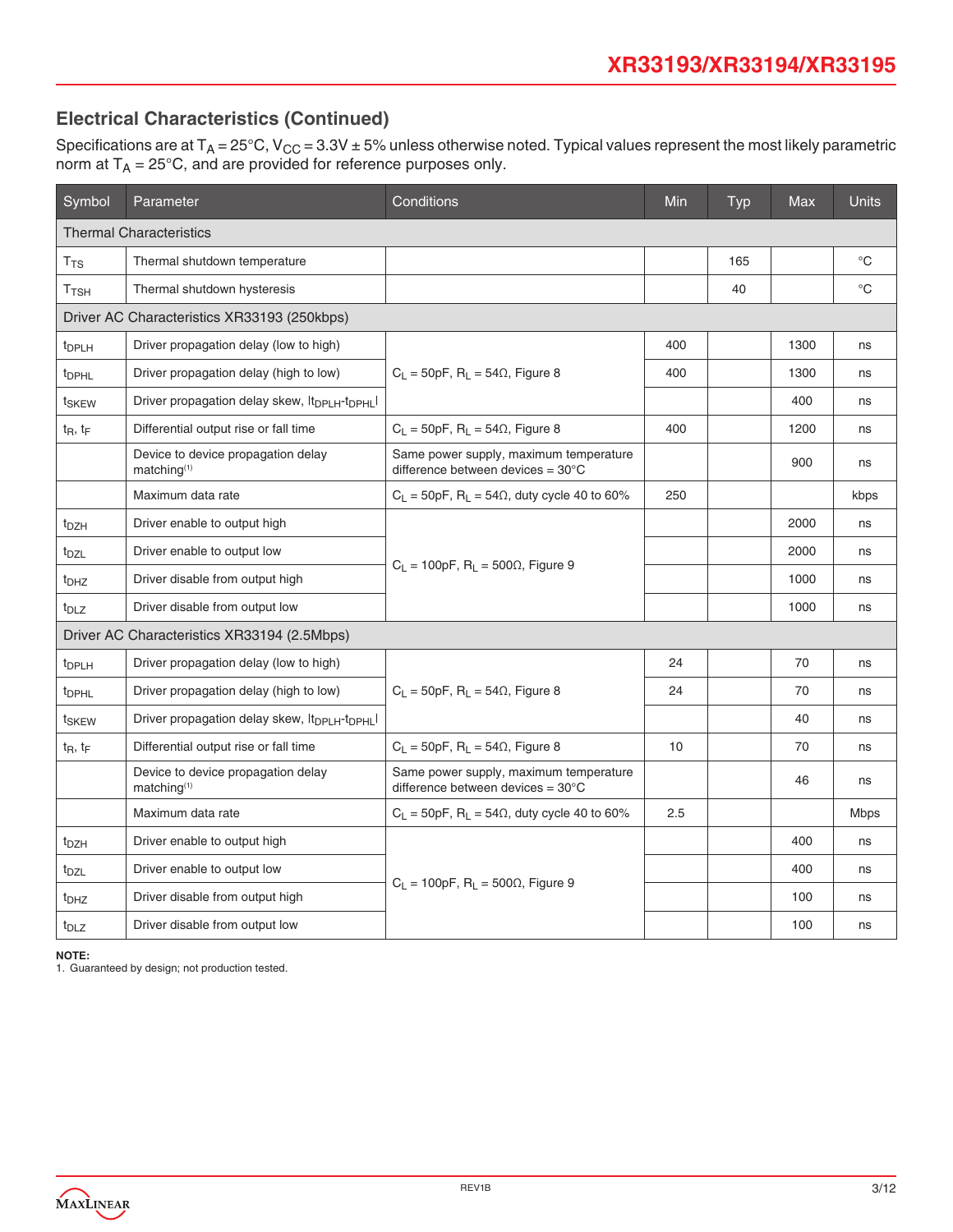# **Electrical Characteristics (Continued)**

Specifications are at T<sub>A</sub> = 25°C, V<sub>CC</sub> = 3.3V ± 5% unless otherwise noted. Typical values represent the most likely parametric norm at  $T_A = 25^{\circ}$ C, and are provided for reference purposes only.

| Symbol            | Parameter                                                              | Conditions                                                                                            | Min | <b>Typ</b> | <b>Max</b> | <b>Units</b> |
|-------------------|------------------------------------------------------------------------|-------------------------------------------------------------------------------------------------------|-----|------------|------------|--------------|
|                   | Driver AC Characteristics XR33195 (20Mbps)                             |                                                                                                       |     |            |            |              |
| <sup>t</sup> DPLH | Driver propagation delay (low to high)                                 |                                                                                                       |     |            | 25         | ns           |
| <sup>t</sup> DPHL | Driver propagation delay (high to low)                                 | $C_1 = 15pF$ , R <sub>1</sub> = 54 $\Omega$ , Figure 8                                                |     |            | 25         | ns           |
| t <sub>SKEW</sub> | Driver propagation delay skew, It <sub>DPLH</sub> -t <sub>DPHL</sub> I |                                                                                                       |     | 5          |            | ns           |
| $t_R$ , $t_F$     | Differential output rise or fall time                                  | $T_A = -40^{\circ}$ C to 125°C, C <sub>L</sub> = 50pF, R <sub>L</sub> = 54 $\Omega$ ,<br>Figure 8     |     |            | 18.5       | ns           |
|                   |                                                                        | $T_A \le 85^{\circ}$ C, C <sub>1</sub> = 50pF, R <sub>1</sub> = 54 $\Omega$ , Figure 8                |     |            | 15         | ns           |
|                   | Device to device propagation delay<br>matching <sup>(1)</sup>          | Same power supply, maximum temperature<br>difference between devices = $30^{\circ}$ C                 |     |            | 25         | ns           |
|                   | Maximum data rate                                                      | $T_A \le 85^{\circ}$ C, C <sub>L</sub> = 50pF, R <sub>L</sub> = 54 $\Omega$ ,<br>duty cycle 40 to 60% | 20  |            |            | Mbps         |
|                   | Maximum data rate                                                      | $C_1 = 50pF$ , R <sub>1</sub> = 54 $\Omega$ , duty cycle 40 to 60%                                    | 16  |            |            | Mbps         |
| t <sub>DZH</sub>  | Driver enable to output high                                           |                                                                                                       |     |            | 400        | ns           |
| t <sub>DZL</sub>  | Driver enable to output low                                            |                                                                                                       |     |            | 400        | ns           |
| t <sub>DHZ</sub>  | Driver disable from output high                                        | $C_1 = 100pF$ , R <sub>1</sub> = 500 $\Omega$ , Figure 9                                              |     |            | 100        | ns           |
| t <sub>DLZ</sub>  | Driver disable from output low                                         |                                                                                                       |     |            | 100        | ns           |

**NOTE:**

1. Guaranteed by design; not production tested.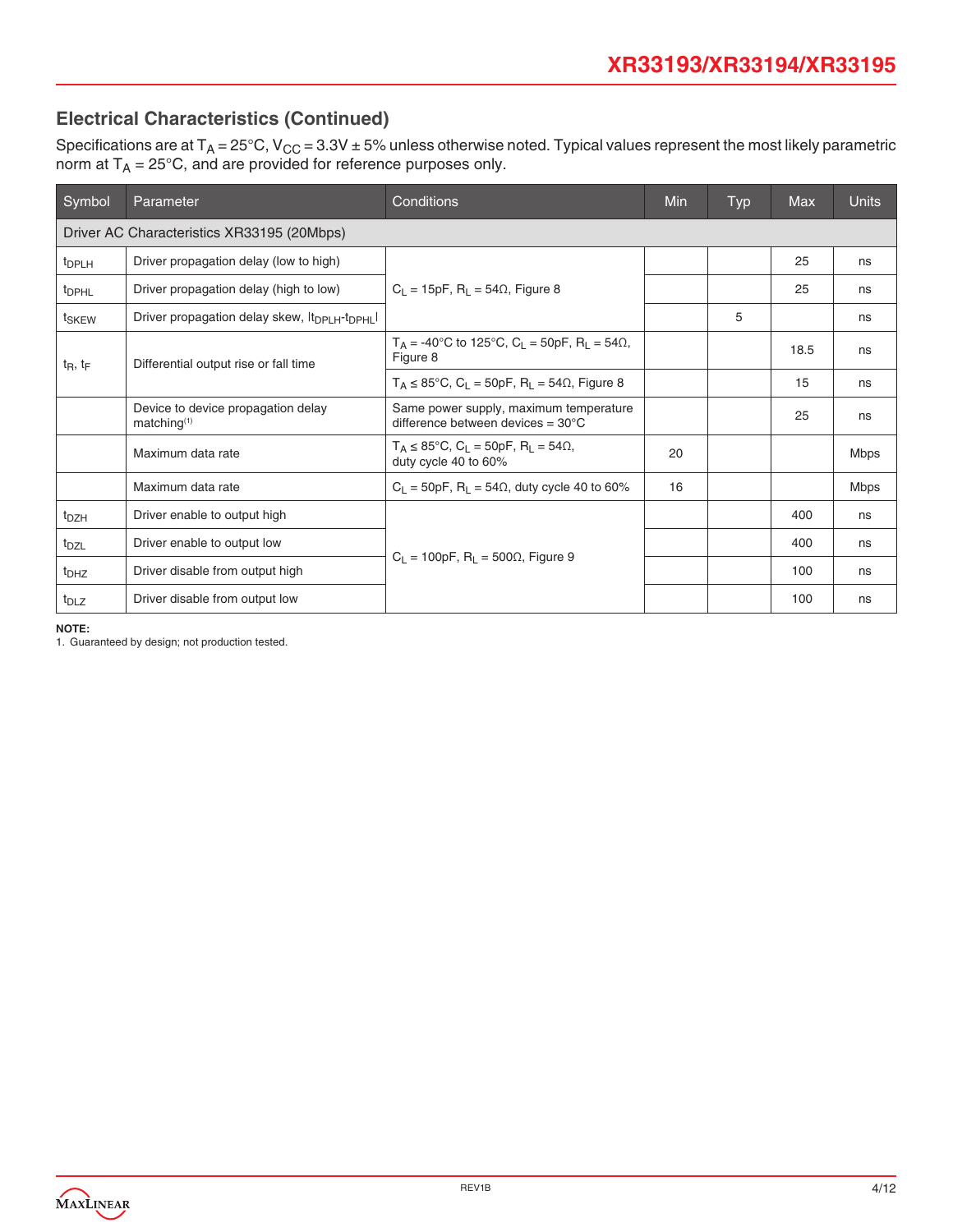# **Pin Configuration**



TSOT23-6, Top View

# **Pin Functions**

|         | Pin Number    |                | Pin Name<br><b>Type</b> |                   | <b>Description</b>                                                                                                                                                                                                                                                                                                                                           |
|---------|---------------|----------------|-------------------------|-------------------|--------------------------------------------------------------------------------------------------------------------------------------------------------------------------------------------------------------------------------------------------------------------------------------------------------------------------------------------------------------|
| XR33193 | XR33194       | XR33195        |                         |                   |                                                                                                                                                                                                                                                                                                                                                              |
|         |               |                | DI                      | Input             | Driver input. A low on DI forces the Y output low and the Z output high.<br>A high on DI forces the Y output high and the Z output low.                                                                                                                                                                                                                      |
| 2       | $\mathcal{P}$ | $\mathfrak{p}$ | <b>VCC</b>              | Supply            | Power supply ( $V_{CC}$ = 3.3V $\pm$ 5%). Bypass with 0.1µF capacitor to ground.                                                                                                                                                                                                                                                                             |
| 3       | 3             | 3              | DE.                     | Input             | Driver output enable. A high on DE enables the driver outputs (Y and<br>Z). A low on DE will disable the driver outputs (Y and Z), tri-stating the<br>outputs and putting the device into shutdown (low power) state.<br>The hot swap function is implemented on the DE pin, see Applications<br>Information section for a description of hot swap function. |
| 4       | 4             | 4              | 7                       | <b>Bus Output</b> | ±15kV ESD protected, RS-485/RS-422 inverting driver output.                                                                                                                                                                                                                                                                                                  |
| 5.      | 5             | 5              | <b>GND</b>              | Supply            | Ground.                                                                                                                                                                                                                                                                                                                                                      |
| 6       | 6             | 6              | Υ                       | Supply            | ±15kV ESD protected, RS-485/RS-422 non-inverting driver output.                                                                                                                                                                                                                                                                                              |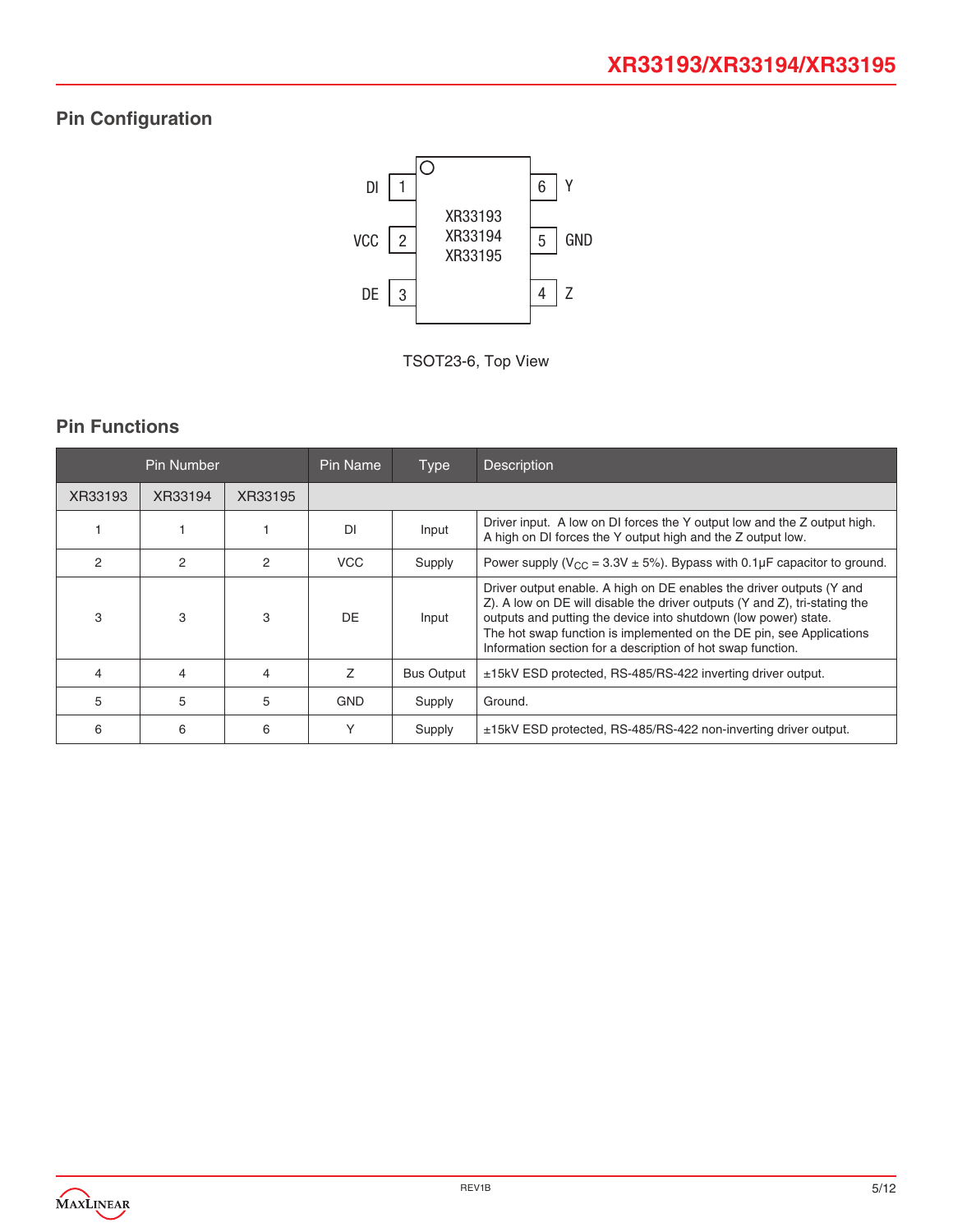# **Functional Block Diagram**



Figure 2. Functional Block Diagram

### **Applications Information**

The XR3319x RS-485/RS-422 devices are part of MaxLinear's high performance serial interface product line. These standalone drivers operate off a single 3.3V supply and meet RS-485 and RS-422 standards for balanced RS-485 and RS-422 serial communications networks.

#### Hot Swap Capability

When  $V_{CC}$  is first applied the XR3319x family holds the driver enable inactive for approximately 10μs. During power ramp-up, other system ICs may drive unpredictable values or tristated lines may be influenced by stray capacitance. The hot swap feature prevents the XR3319x family from driving any output signal until power has stabilized. After the initial 10μs, the driver enable pin is weakly pulled to the disabled state(low for DE) until the first transition. After the first transition, the DE pin operate as high impedance input.

If circuit boards are inserted into an energized backplane (commonly called "live insertion" or "hot swap") power may suddenly be applied to all circuits. Without the hot swap capability, this situation could improperly enable the transceiver's driver, driving invalid data onto shared buses and possibly causing driver contention or device damage.

#### **Driver Output Protection**

Two mechanisms prevent excessive output current and power dissipation caused by faults or by bus contention. First, a driver current limit on the output stage provides immediate protection against short circuits over the whole common-mode voltage range. Second, a thermal shutdown circuit forces the driver outputs into a high impedance state if junction temperature becomes excessive.

#### Line Length

The RS-485/RS-422 standard covers line lengths up to 4000ft. Maximum achievable line length is a function of signal attenuation and noise. Termination prevents signal reflections by eliminating the impedance mismatches on a transmission line. Line termination is generally used if rise and fall times are shorter than the round trip signal propagation time. Higher output drivers may allow longer cables to be used.

#### ±15kV HBM ESD Protection (Unpowered Part)

ESD protection structures are incorporated on all pins to protect against electrostatic discharges encountered during handling and assembly. The driver outputs of the XR3319x family have extra protection against static electricity. MaxLinear uses state-of-the-art structures to protect these pins against ESD damage:

- $\blacksquare$  ±15kV HBM for bus pins to GND
- $\blacksquare$   $\pm$ 4kV HBM for all other pins

#### ESD Test Conditions

ESD performance depends on a variety of conditions. Contact MaxLinear for a reliability report that documents test setup, methodology and results.

#### Low Power Shutdown Mode

The XR3319x has a low-power shutdown mode that is initiated by bringing DE low (to disable the XR33193/94/95). While in shutdown the XR3319x draws less than 2μA of supply current.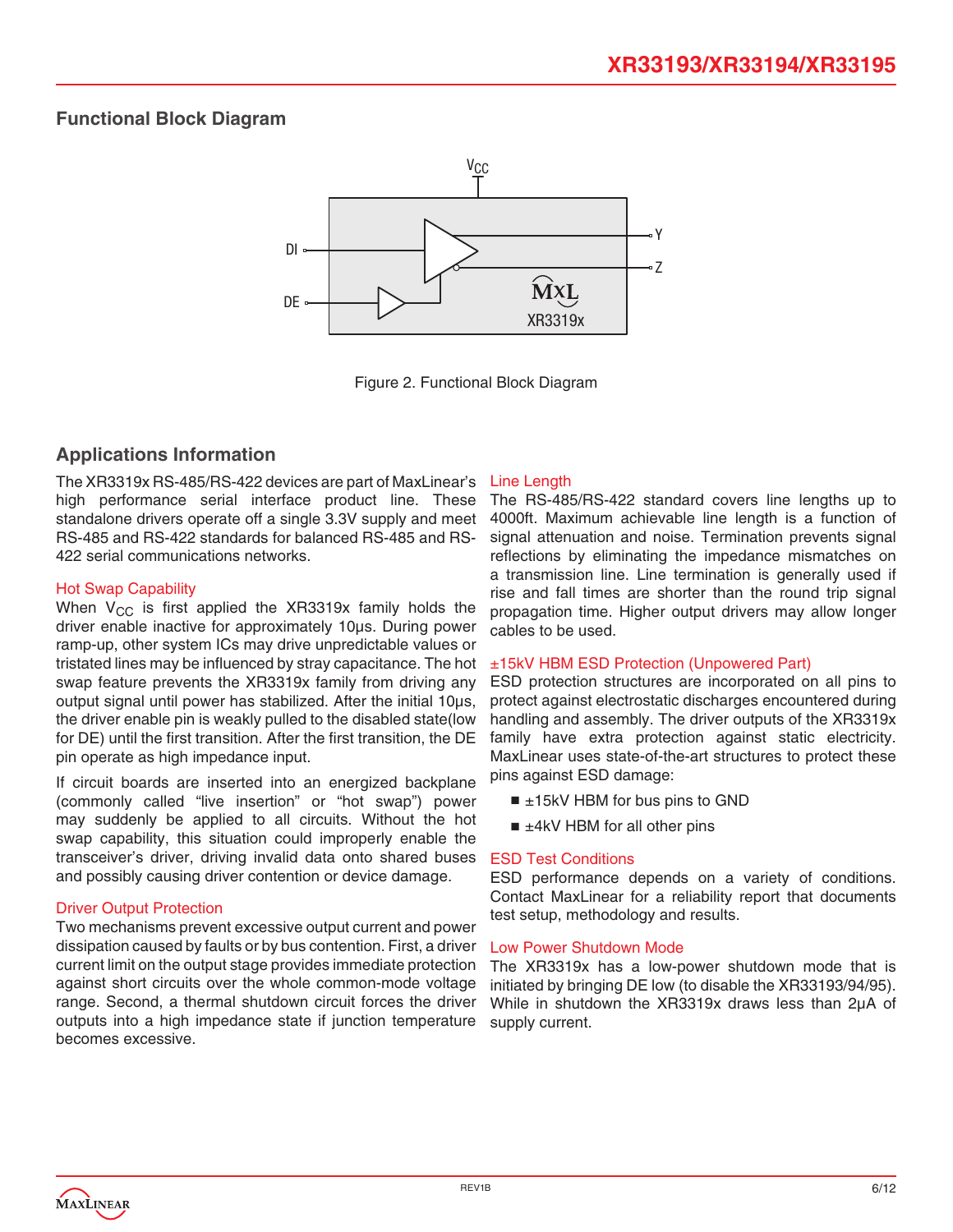# Product Selector Guide

| <b>Part Number</b> | Data Rate (Mbps) | <b>Slew-Rate Limited</b> | Package      |
|--------------------|------------------|--------------------------|--------------|
| XR33193            | 0.25             | Yes                      |              |
| XR33194            | 2.5              | Yes                      | 6-pin TSOT23 |
| XR33195            | 20               | No                       |              |







Figure 4. Differential Driver Output Voltage

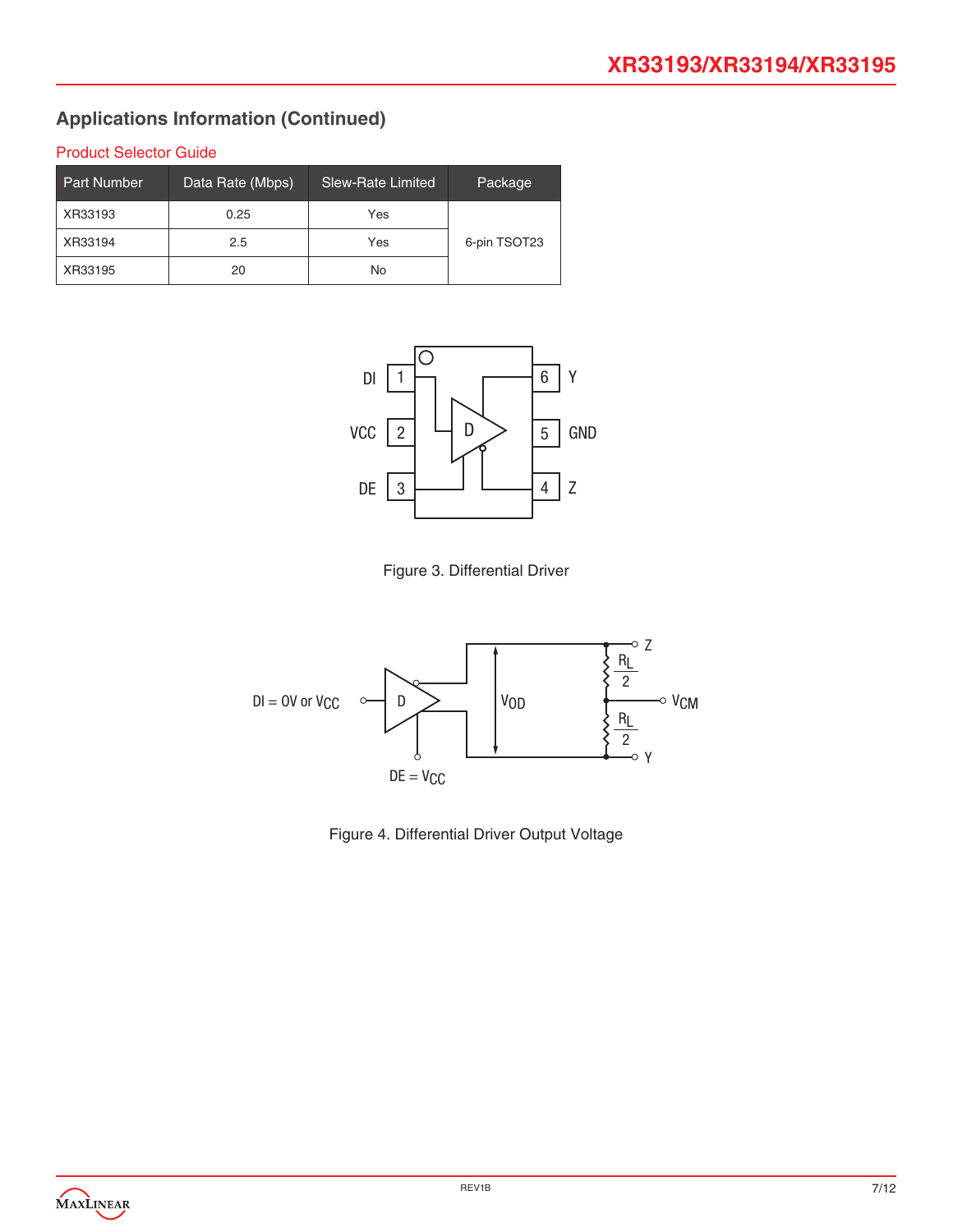

Figure 5. Differential Driver Output Voltage Over Common Mode



Figure 6. Driver Output Short-Circuit Current



Figure 7. Transient Overvoltage Test Circuit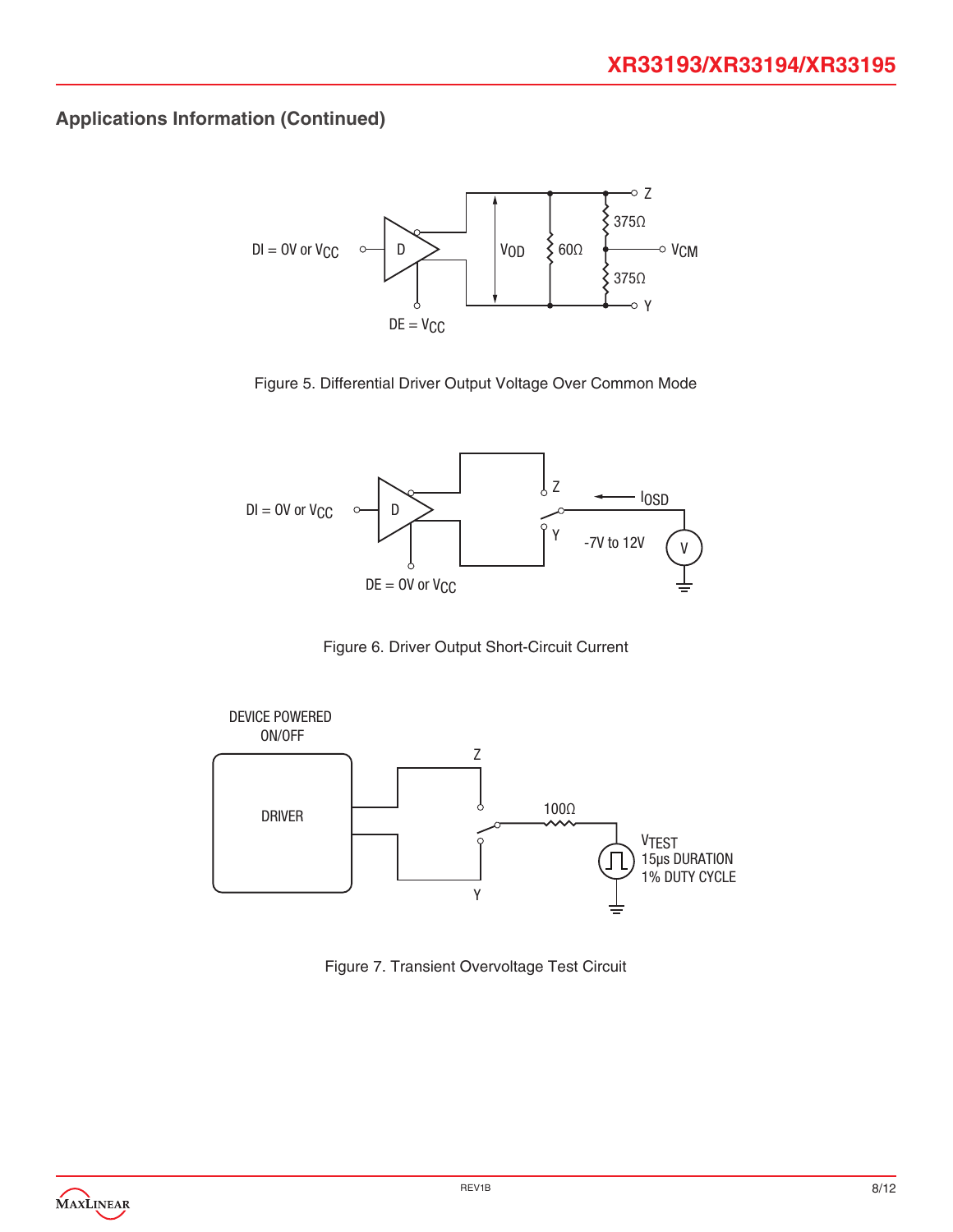

Figure 8. Driver Propagation Delay Test Circuit and Timing Diagram

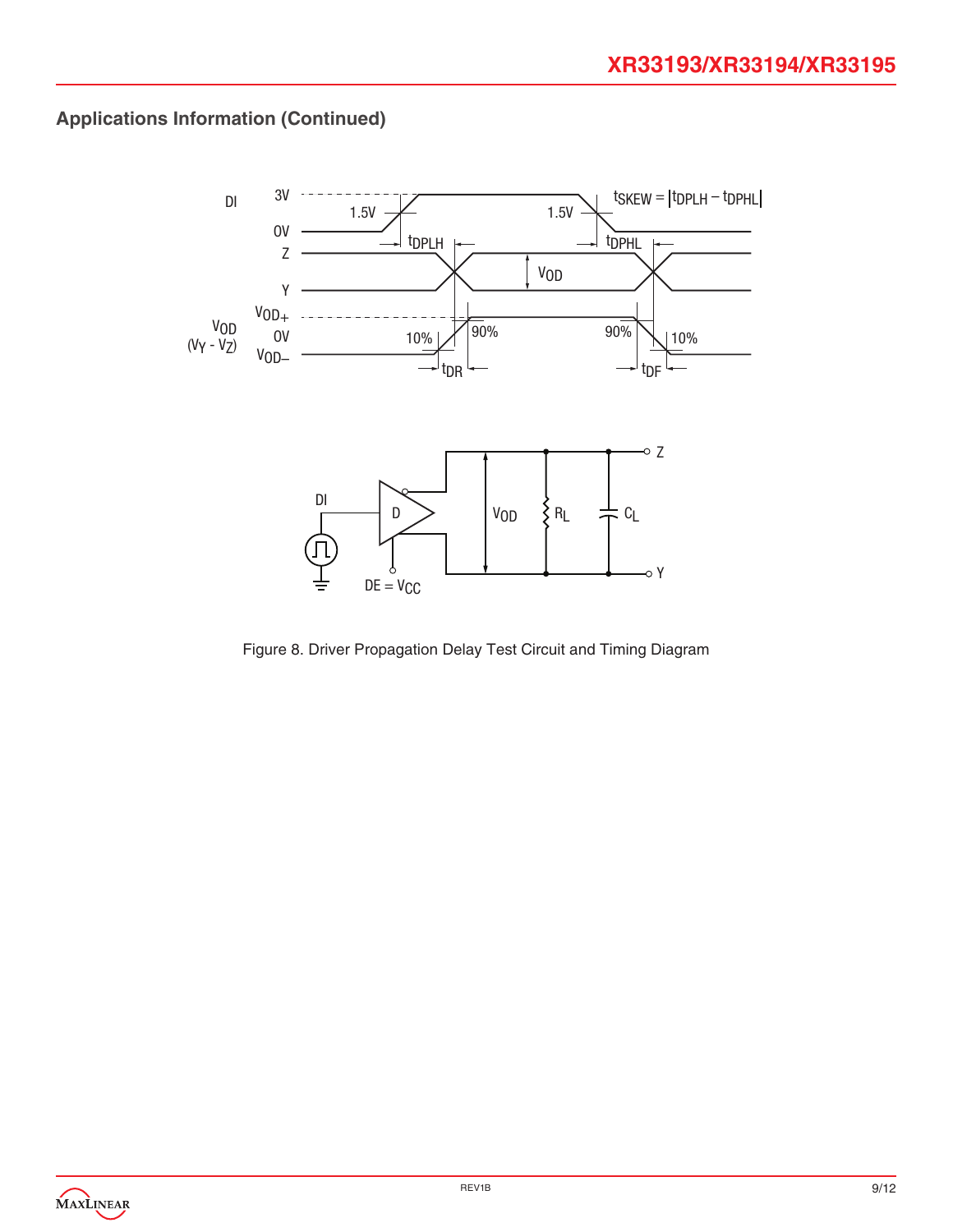

Figure 9. Driver Enable and Disable Timing Test Circuits and Timing Diagrams

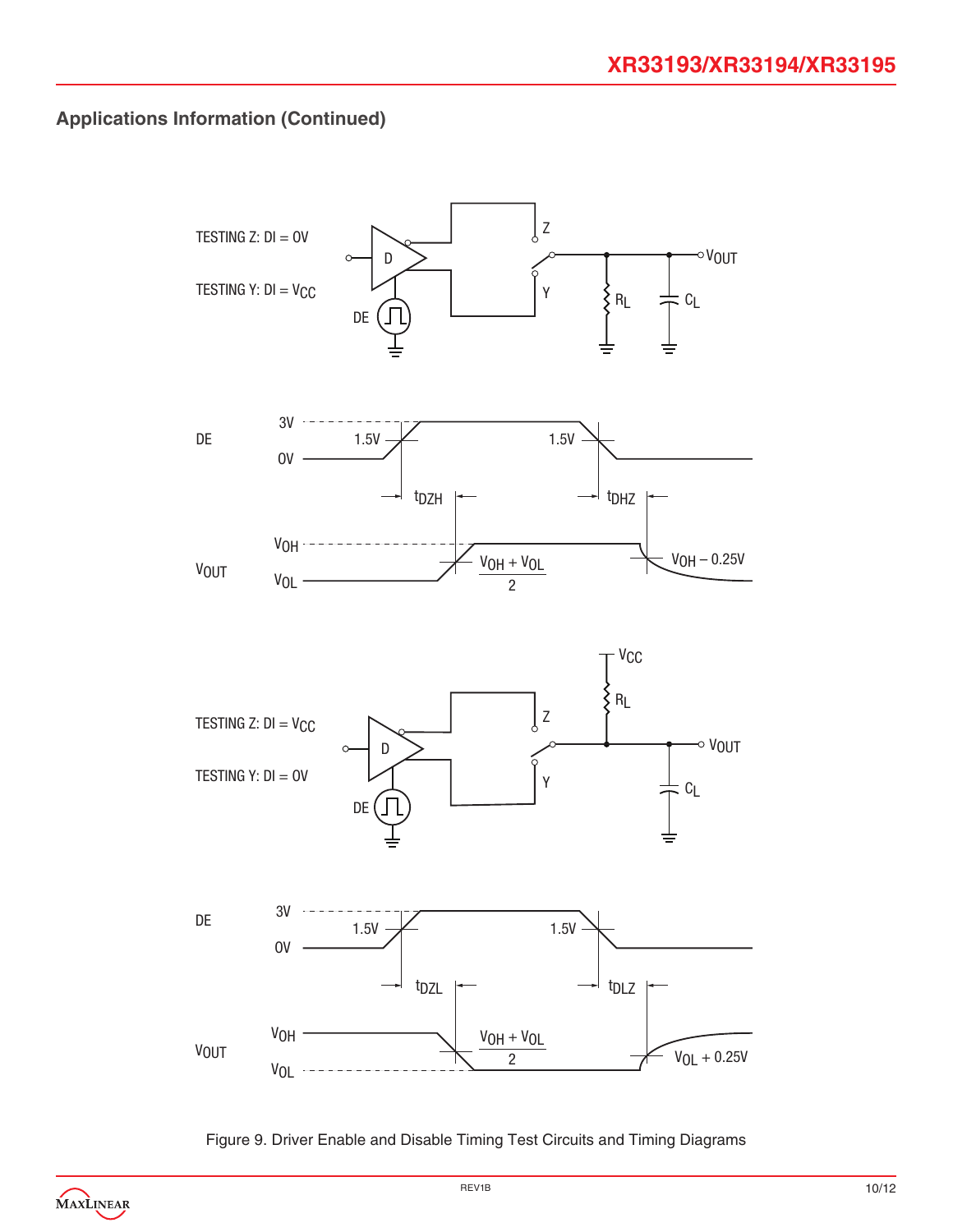### **Mechanical Dimensions**

#### TSOT23-6





**SIDE VIEW‐1**



# **SIDE VIEW ‐ 2 TYPICAL RECOMMENDED LAND PATTERN**

1. All dimensions are in Millimeters

2. Dimensions and tolerance per Jedec MO‐193

Drawing No. : POD - 00000077 Revision: A.1